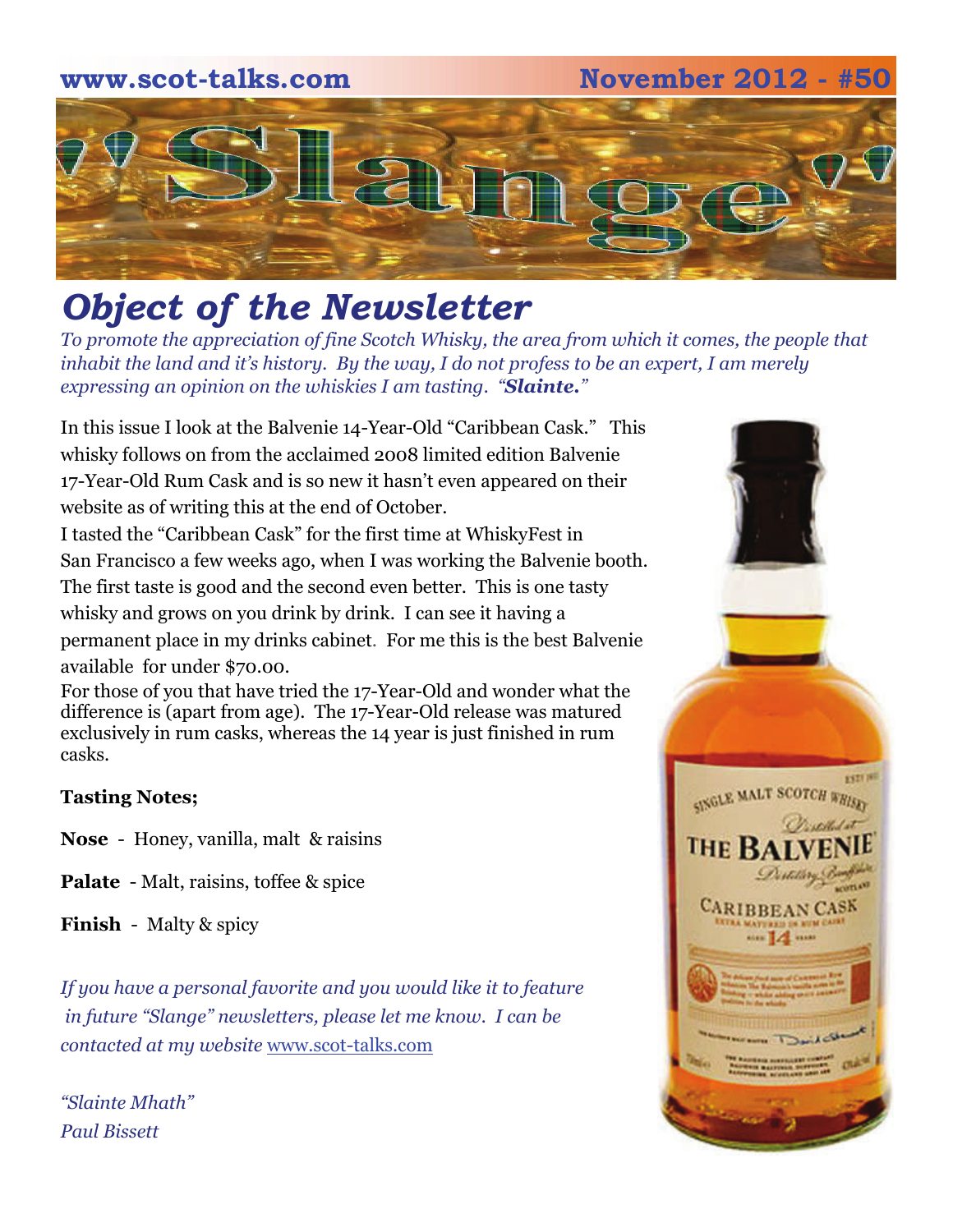# **www.scot-talks.com November 2012 - #50** 21

# **WHISKY SCHOOLS IN SCOTLAND**

Note: All prices include accommodations and meals.

### **The Jura Fellowship**

Four-day course on one of Scotland's most remote islands (Jura is a two-hour ferry ride from the mainland town of Kennacraig). Students are housed at the distillery's Jura Lodge, which opened last year and features eclectic interiors—vintage fridges, gazelle antlers, Bakelite phones—by Parisian interior designer Bambi Sloan. The course includes three dinners with tastings and the option of having the distillery age a cask of single malt you help bring to the barrel stage.

44-149/682-0385; [www.isleofjura.com](http://www.isleofjura.com/); \$2,000 per person.

#### **Springbank Whisky School**

Weeklong program at a still-operating 1828 distillery in Campbelltown, a historic whisky town (it was home to more than 30 distilleries in its 19th-century heyday) on the Mull of Kintyre. Unlike most producers, Springbank malts all of its own barley, and it also does all of its bottling on-site. Students are put up at nearby Feorlin Guest House, a six-room bungalow owned by a local couple.

44-158/655-2009; [www.springbankdistillers.com;](http://www.springbankdistillers.com/) \$1,750 per person.

#### **Bruichladdich Academy**

Three-day course at a seaside distillery on the Isle of Islay that also includes evening trips to the pub, live folk-music performances, and informal talks on local history. Face time with the operators in charge of each step of the whisky-making process is a main thrust of the program. Basic accommodations are provided (for four nights) at the recently refurbished Distillery House.

44-149/685-0221; [www.bruichladdich.com;](http://www.bruichladdich.com/) \$1,600 per person.

*The above information was correct at time of writing.*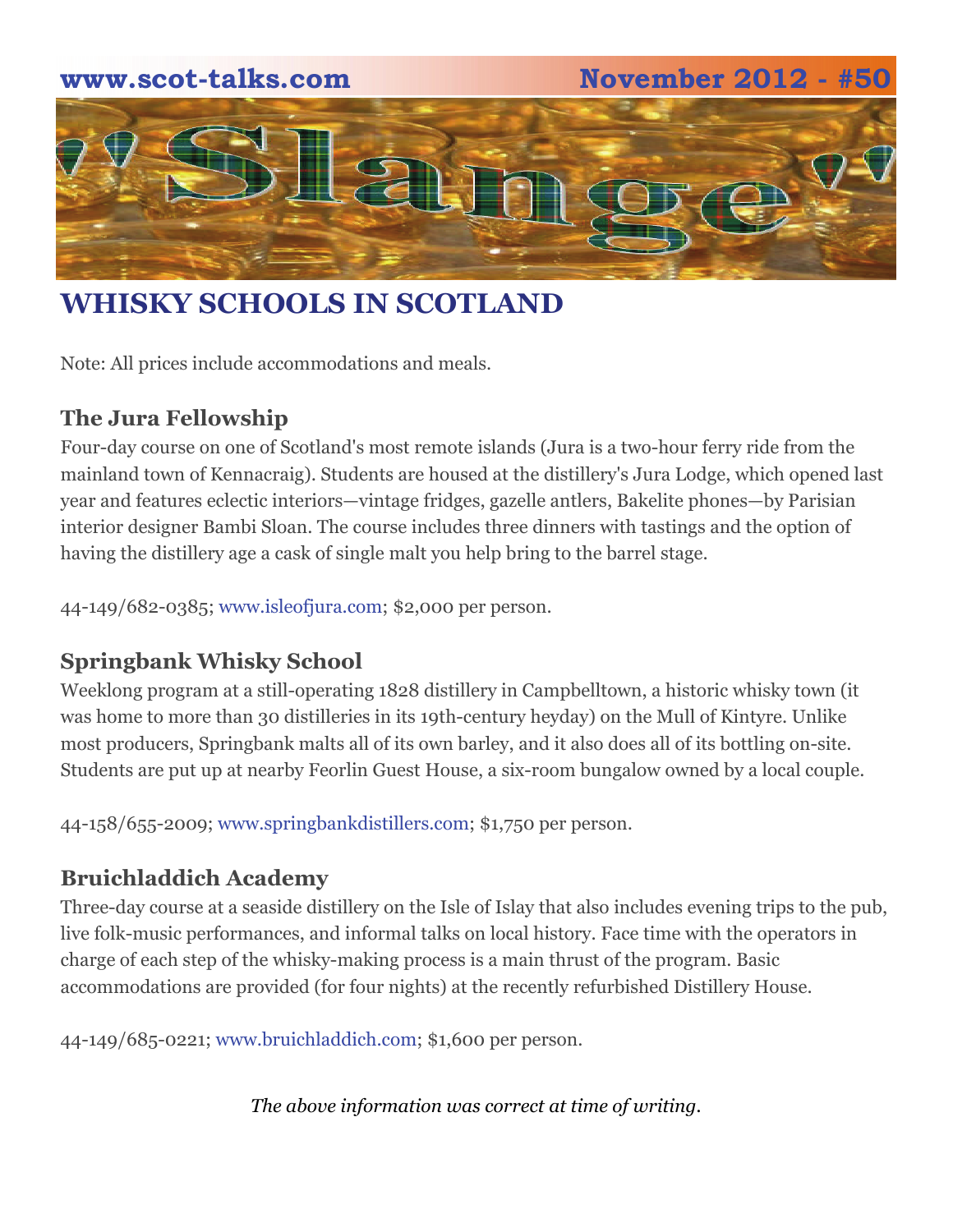

Below is a simple guide to help you choose your single malt Whisky, and the flavor notes you should expect from it. Being Scottish I recommend you find a likely candidate and try it in a bar before buying the whole bottle. With each issue of the newsletter I will add in another Whisky to the flavor map. This Issue; Balvenie 14 year old Caribbean cask For more information go to [http://www.thebalvenie.com](http://www.thebalvenie.com/)